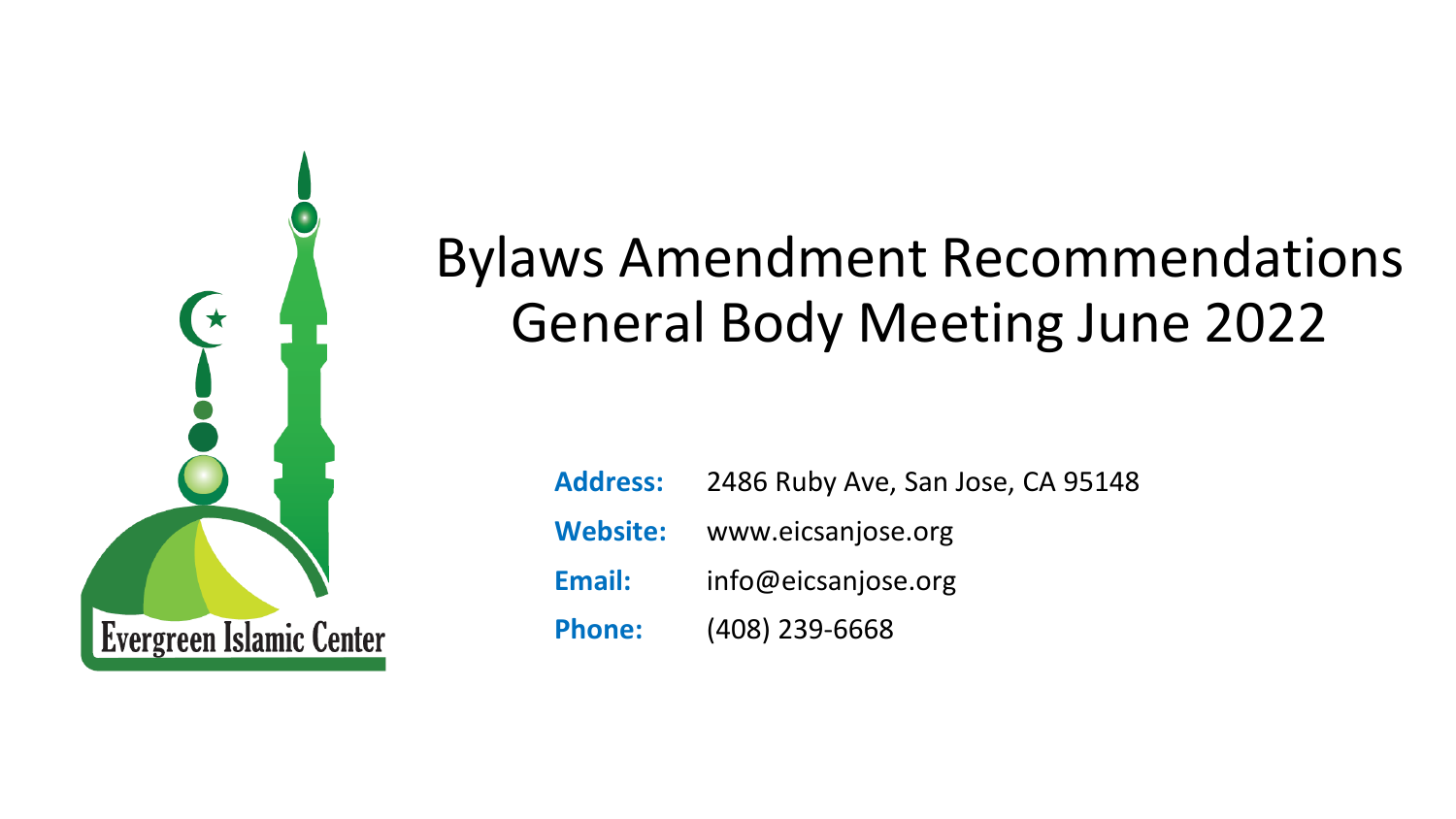# Board of Director Eligibility Criteria

### • **Section 8a. Election of Directors**

- ∙ Election will be held in the month of December of every election year
- Directors shall serve for a term of three (3) years.
- ∙ Directors can only be elected for 1 term.
- Former directors who have served a term may not become a board of directors for a new term until two (2) years have elapsed since the end of their last term.
- The directors will commence term from January 1st after election.
- ∙ A candidate must be nominated by 1 EIC voting member and seconded by separate EIC voting member.

## Current **Current Proposed**

## • **Section 8a. Election of Directors**

- ∙ Election will be held in the month of December of every election year
- Directors shall serve for a term of three (3) years.
- ∙ Directors can only be elected for 1 term.
- Former directors who have served a term may not become a board of directors for a new term until two (2) years have elapsed since the end of their last term.
- The directors will commence term from January 1st after election.
- ∙ A candidate must be nominated by 1 EIC voting member and seconded by separate EIC voting member.
- Each Director shall agree to sign the Arbitration form as defined in Appendix Section (Section  $A - S$ lide 3) and the agreement to handoff all organizational assets as defined in Appendix Section (Section B – Slide 4) at the start of the term.
- These documents should be signed and submitted to the secretary of the board for record keeping before the deadline date defined in Appendix Section A and Section B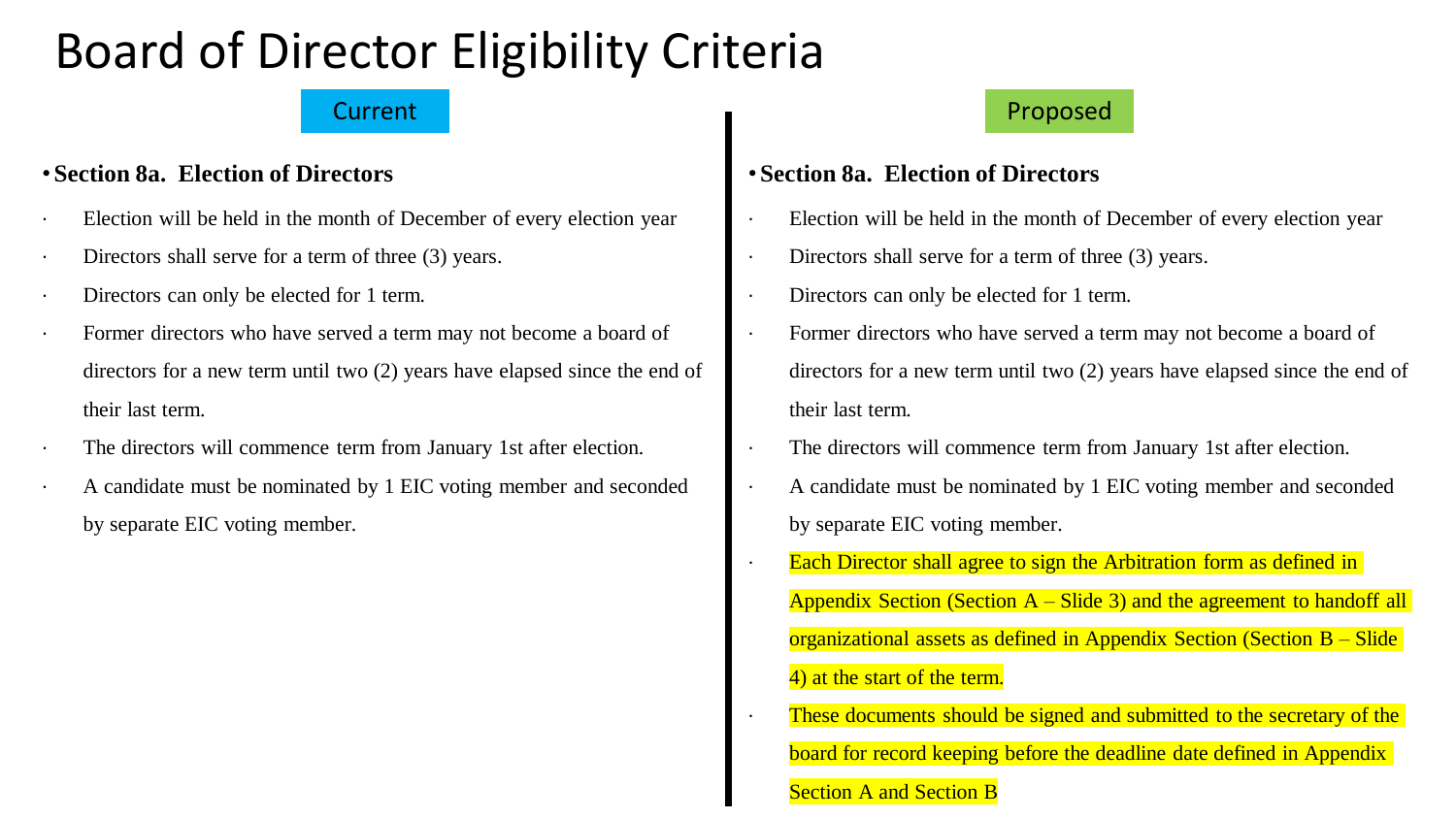#### **Section A**

#### **Arbitration Clause for the Board of Directors**

In the event that I have any claim against or dispute or differences with the Evergreen Islamic Center (henceforth EIC) or any other entity operated and controlled by EIC or if I am involved in any controversy arising out of or involving the Articles of Incorporation, Bylaws, or decisions of the EIC and/or Committees formed pursuant to the Bylaws or by the governing body, I agree to submit any such matter to final and binding arbitration pursuant to the provisions of the California Code of Civil Procedure, Section 1280 et seq., or amended statutes, within one month of the time such matter arises.

I agree that such arbitration shall be the exclusive forum for any such dispute. If EIC does not receive a written request for arbitration from me within 30 days from the date the dispute arose, I agree that I will have waived any right to raise any claim, in any form, arising out of such dispute.

I further agree that an individual member of the EIC Board of Directors with any such dispute or difference with the Board may approach the Board of Director for resolution by arbitration.

I further expressly agree that in arbitration my exclusive remedy shall be:

a) To seek rescission of any act that I deem to have been wrongly undertaken by EIC, or

b) To force EIC to perform tasks required of it under its Articles of Incorporation, Bylaws and any effective resolutions.

I expressly waive any claim for damages, actual or punitive, save and except to the extent of membership dues paid by me.

I understand that by executing this agreement I waive my right to a trial by a judge and/or jury.

Should any of the provisions of this agreement be unenforceable, the remaining provisions shall remain in full force and in effect and the agreement shall be construed in the most favorable manner so that any dispute/difference involving the parties is resolved by binding arbitration.

I understand and agree that this agreement represents and expresses the complete agreement between EIC and me regarding any acts of omissions of EIC.

I hereby accept the terms and conditions of this agreement in exchange for membership privileges in Evergreen Islamic Center.

Executed in Santa Clara County, California on (Date) \_\_\_1/20/202x

By (First and Last Name) :

Signature of Board of Director, Evergreen Islamic Center: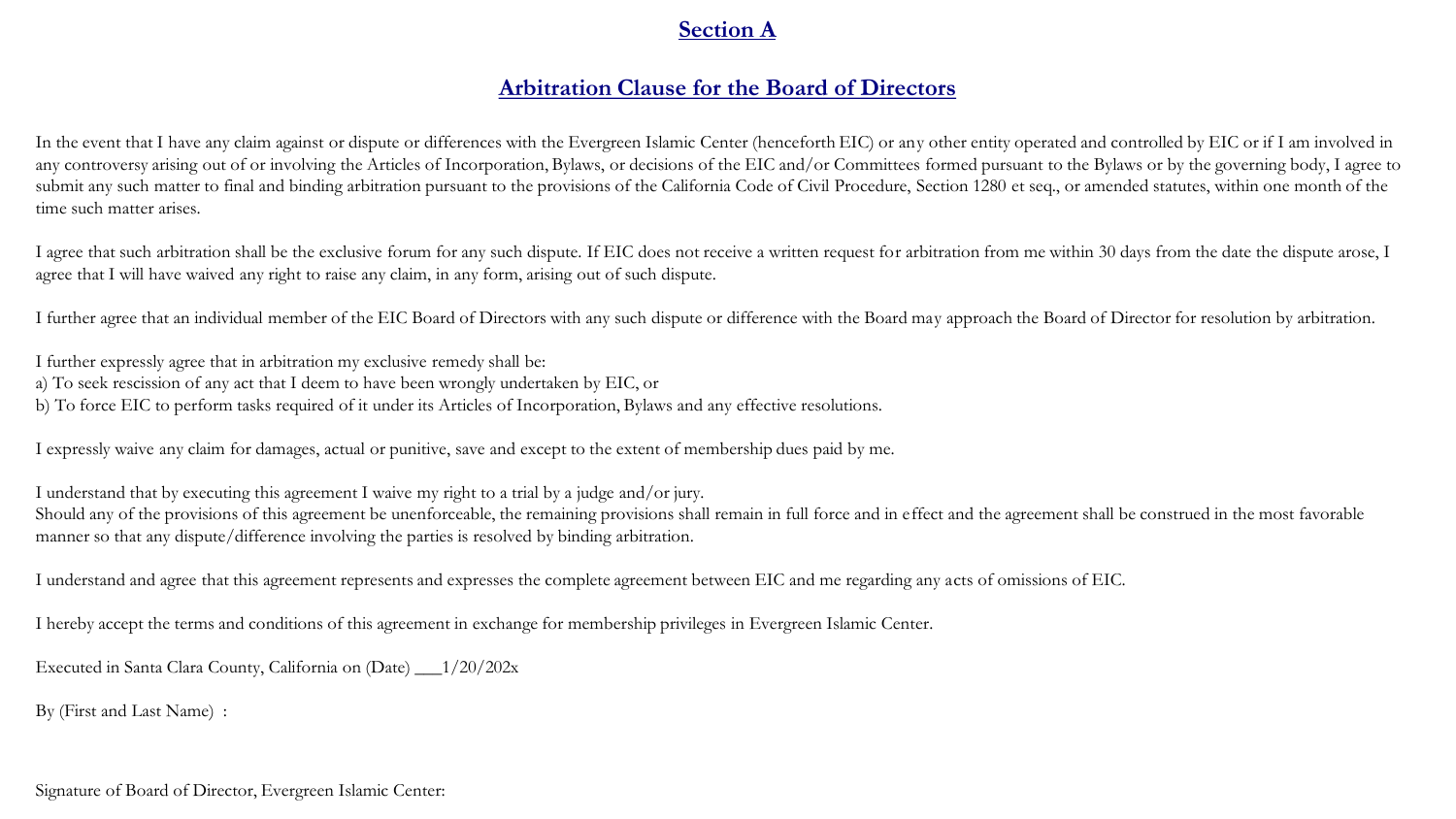#### **Section B**

#### **BOARD MEMBER HANDOVER AGREEMENT FORM**

Please complete this form, sign and return to EIC Board at the start of your term.

Each board member needs to complete this form and return to the EIC Board at the beginning of his/her term but no later than Jan 30th of the year.

#### **ITEMS TO RETURN AT THE COMPLETION OF TERM (if in Possession of one or more of the following)**

□ EIC voter list

 $\Box$  EIC donor list

- □ Vendor accounts user ID and Password
- $\Box$  EIC vendor list and contact information
- □ EIC bank information, credit cards, debit cards, unused checks and online access of any Bank/brokerage account that has the EIC EIN associated
- $\square$  Expense reports with receipts for reimbursement
- $\square$  EIC confidential documents (borrowed or copied)
- $\Box$  EIC properties (credit card, tools, materials, equipment and others)
- □ Camera, Alarm, HVAC control, Lock-Box, and others access codes
- $\Box$  EIC members information (email list, telephone numbers, addresses and others.)

□ Corporate Matching Platform login name and password including but not limited to Benevity, Brightfunds, Yourcause / Blackbaud which has EIC EIN associated with the account □ Other \_\_\_\_\_\_\_\_\_\_\_\_\_\_\_\_\_\_\_\_\_\_\_\_\_\_\_\_\_\_\_\_\_\_\_\_\_\_\_\_\_\_\_\_\_ (Please Specify)

(Name) have returned all checked items shown above. I consent not to use any items or information that I had gathered during the term for my personal use.

I further state that I will delete all soft copies and plan to bring any items found in my possession to the EIC board promptly.

I accept non-compliance of the above will result in automatic ineligibility for standing in future board of Directors election or volunteering in any committees of Evergreen Islamic Center

#### Signature **Date**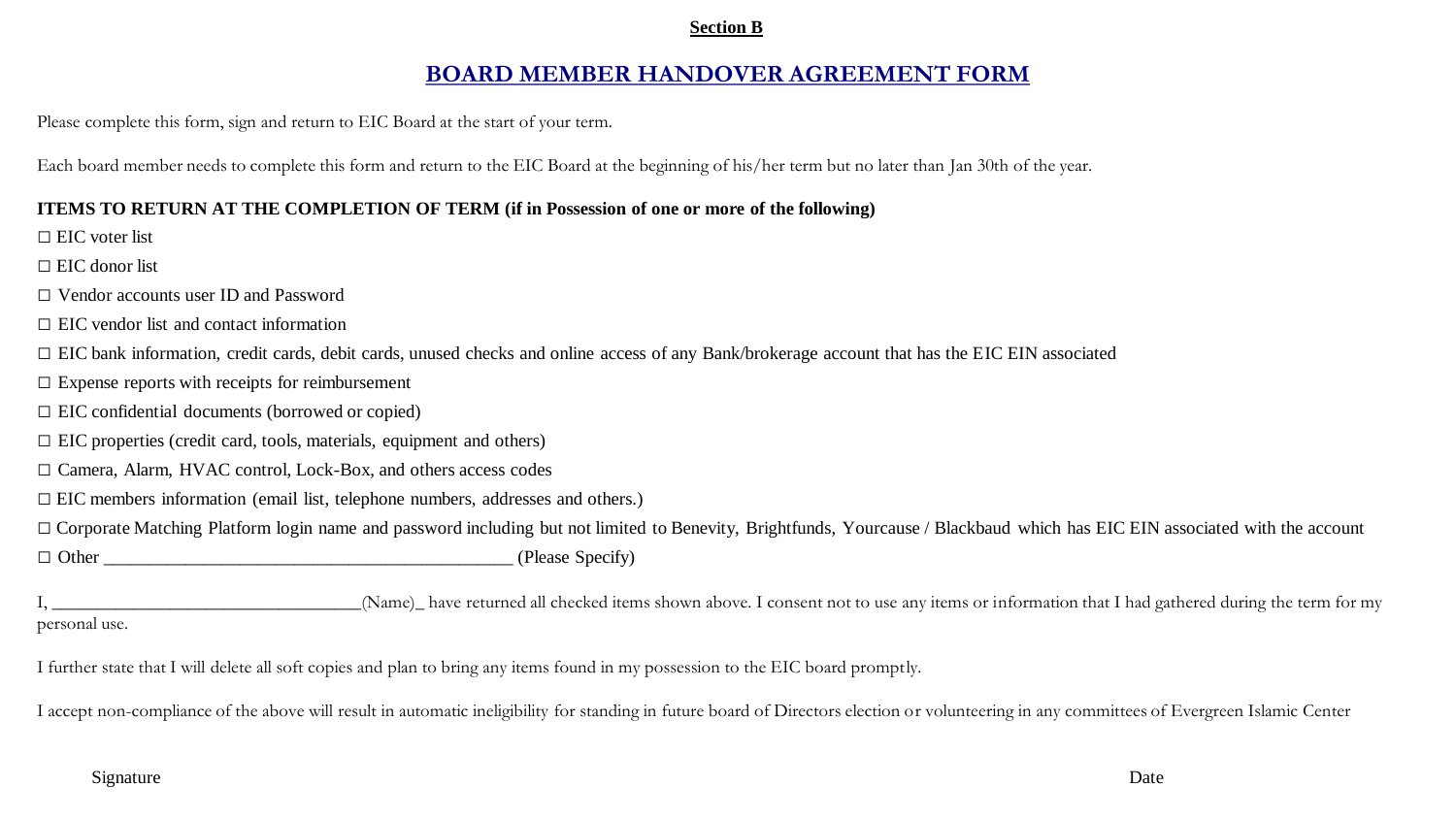# Board of Director – Committee Structures

• **Section 21. Creation and Powers of Committees**

## ∙ **No committee may:**

- Fill vacancies on the Board or any committee of the Board;
- Fix compensation of the Directors for serving on the Board or on any committee;
- ∙ Amend or repeal Bylaws or adopt new Bylaws;
- ∙ Amend or repeal any resolution of the Board that by its express terms is not so amendable or repeal able; or
- ∙ Create any other committees of the Board.

## **Current Proposed Eurer According to the Current Proposed**

• **Section 21. Creation and Powers of Committees**

## ∙ **No committee may:**

- Fill vacancies on the Board or any committee of the Board;
- Fix compensation of the Directors for serving on the Board or on any committee;
- ∙ Amend or repeal Bylaws or adopt new Bylaws;
- Amend or repeal any resolution of the Board that by its express terms is not so amendable or repeal able; or
- ∙ Create any other committees of the Board.
- Start a new project without prior approval of the board

∙ Committees must exceed their scope of work as defined by BoD or seek prior

- approval from BoD for additional work unless exceptions granted
- **Section 21) Special Projects Committee / Taskforce** 
	- At times, BoD may create committees/ taskforce for special projects via a
	- motion approved by the Board specifying the purpose of the committee and

scope of the work. Committees must conduct their work within the scope

defined by the board or seek prior approval from board for additional work

#### unless exceptions granted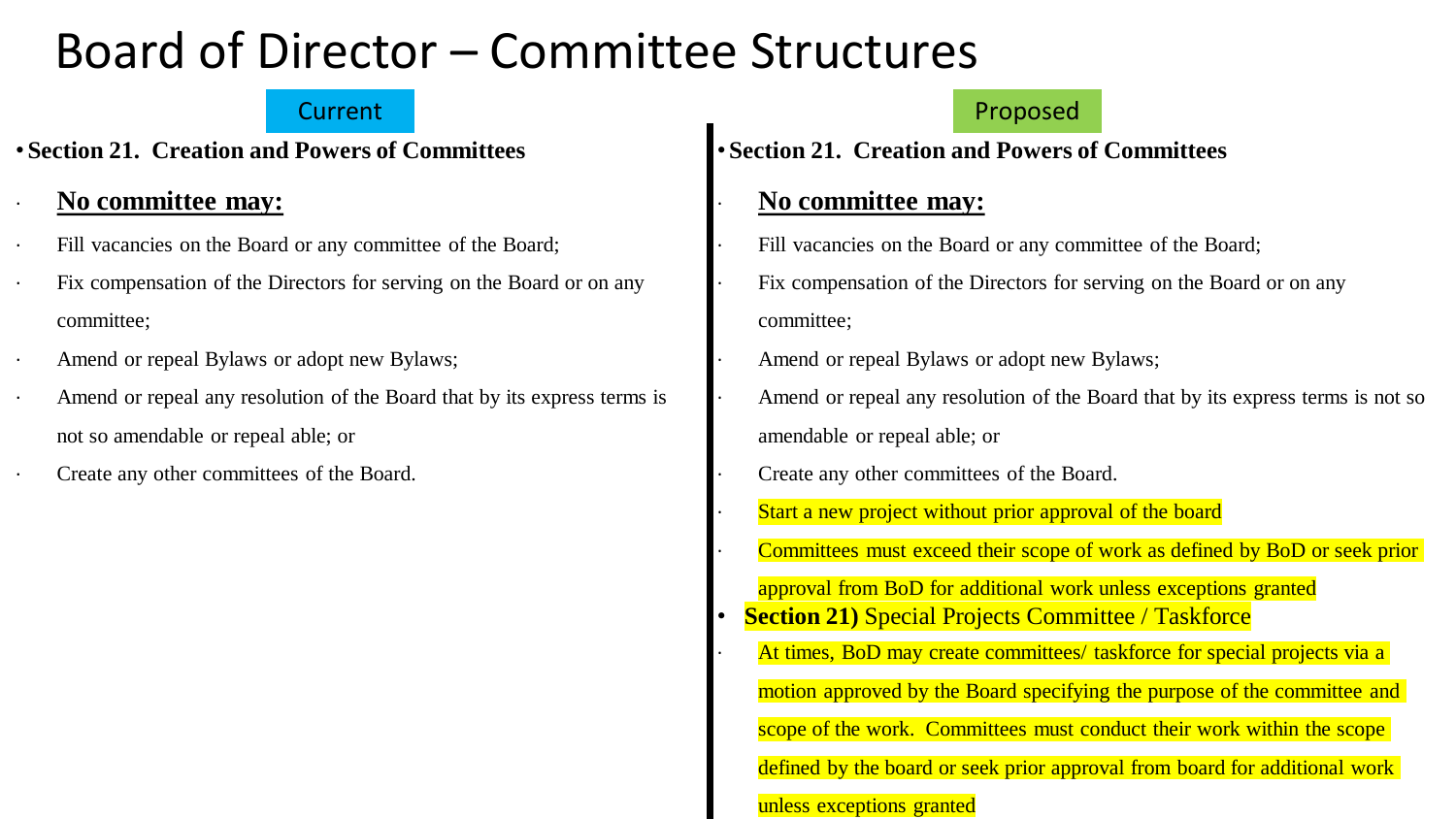# Fiduciary Responsibilities

## • **Section26.**

•

∙ All checks must be signed by the President and Treasurer of the BoD

## Current **Current Proposed**

## • **Section26.**

∙

∙

•

- All checks must be signed by the President, Treasurer of the BoD for all approved contracts and budgeted work approved by the BoD.
- The Treasurer can initiate a payment using electronic check, and/or other mechanism provided by the banking electronic payment system only after getting an approval from the President specifying the amount, the vendor/individual and other information relevant to the payment. The approval needs to be documented and saved for future reference
- All personal reimbursement expenses over the amount of \$500.00 incurred by volunteers for operational or construction activities should be approved by the BoD and duly reimbursed by the treasurer